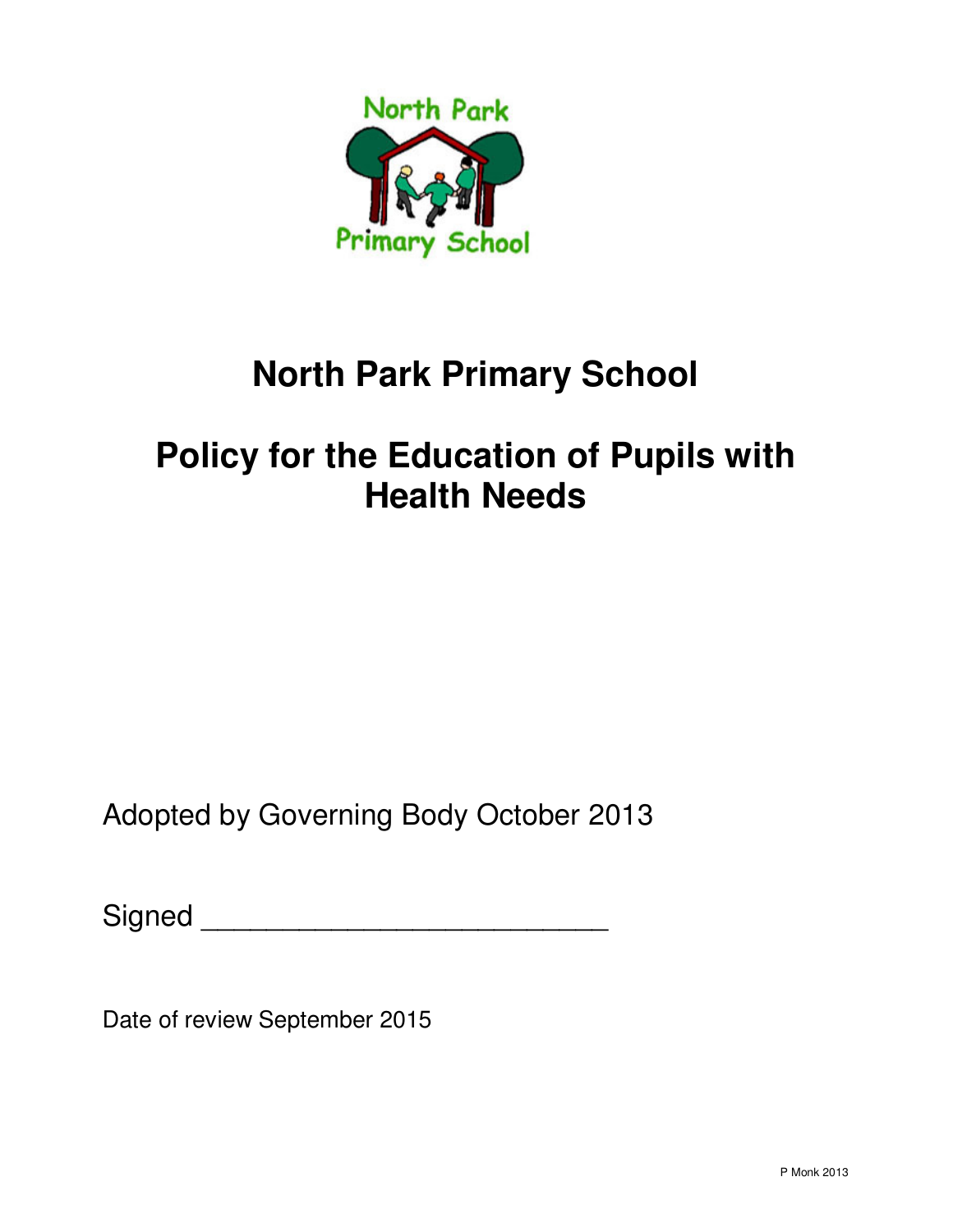# **Policy document on the Education of pupils with Health Needs**

## **Introduction**

A number of pupils may experience difficulties in maintaining continuity of education because of health issues at some time during their school career. These issues may be short or long-term, to which North Park Primary School needs to respond in order to ensure that all pupils access their statutory entitlement to education.

North Park Primary School is committed to promoting inclusion, equality of opportunity and continuity of education for pupils with health needs.

This policy applies to pupils who are temporarily unable to attend school because of illness, injury, pregnancy, anxiety and identified mental health problems.

The purpose of this policy is to reflect and to confirm Durham County Council's statutory duties in accordance with:

- Section 19 of the 1996 Education Act which states that Local Authorities have a duty to 'make arrangements for the provision of suitable education at school or otherwise than at school for those children of compulsory school age who by reason of illness, may not for any period receive suitable education unless such arrangements are made for them'
- DfE Statutory Guidance January 2013 'Ensuring a good education for children who cannot attend school because of health needs.'
- Equality Act 2010

## **Shared Roles and Responsibilities**

Ensuring access to education for pupils with health needs is the responsibility of the Local Authority and North Park Primary.

#### **The Local Authority is responsible for ensuring that:**

• there is a named Local Authority officer with responsibility for the co-ordination of educational provision for young people who are unable to attend school because of health needs.

#### **The named Local Authority Officer is Helen Perfect.**

- pupils with health needs are not at home or in hospital without access to education for more than 6 school working days.
- pupils who are unable to attend school because of illness or injury have their educational needs identified early and receive appropriate educational support as quickly as practicable.
- pupils receive a minimum entitlement of 5 hours teaching per week.
- there is close liaison between parents, pupils, schools and other agencies.

## **The Local Authority must arrange suitable full-time education (or as much education as the child's health condition allows) for children of compulsory school age who, because of illness, would otherwise not receive suitable education.**

#### **Support and Alternative Arrangements provided by the Local Authority:**

- information, advice and support to pupils, parents/carers, schools and other agencies about pupils with health needs (physical, emotional and mental).
- teaching, where appropriate, in Local Authority venues, at home or in hospital.
- support towards school re-integration.
- information about the provision the Education Health Needs Team can offer.
- input into multi-agency meetings
- training to schools and other agencies.